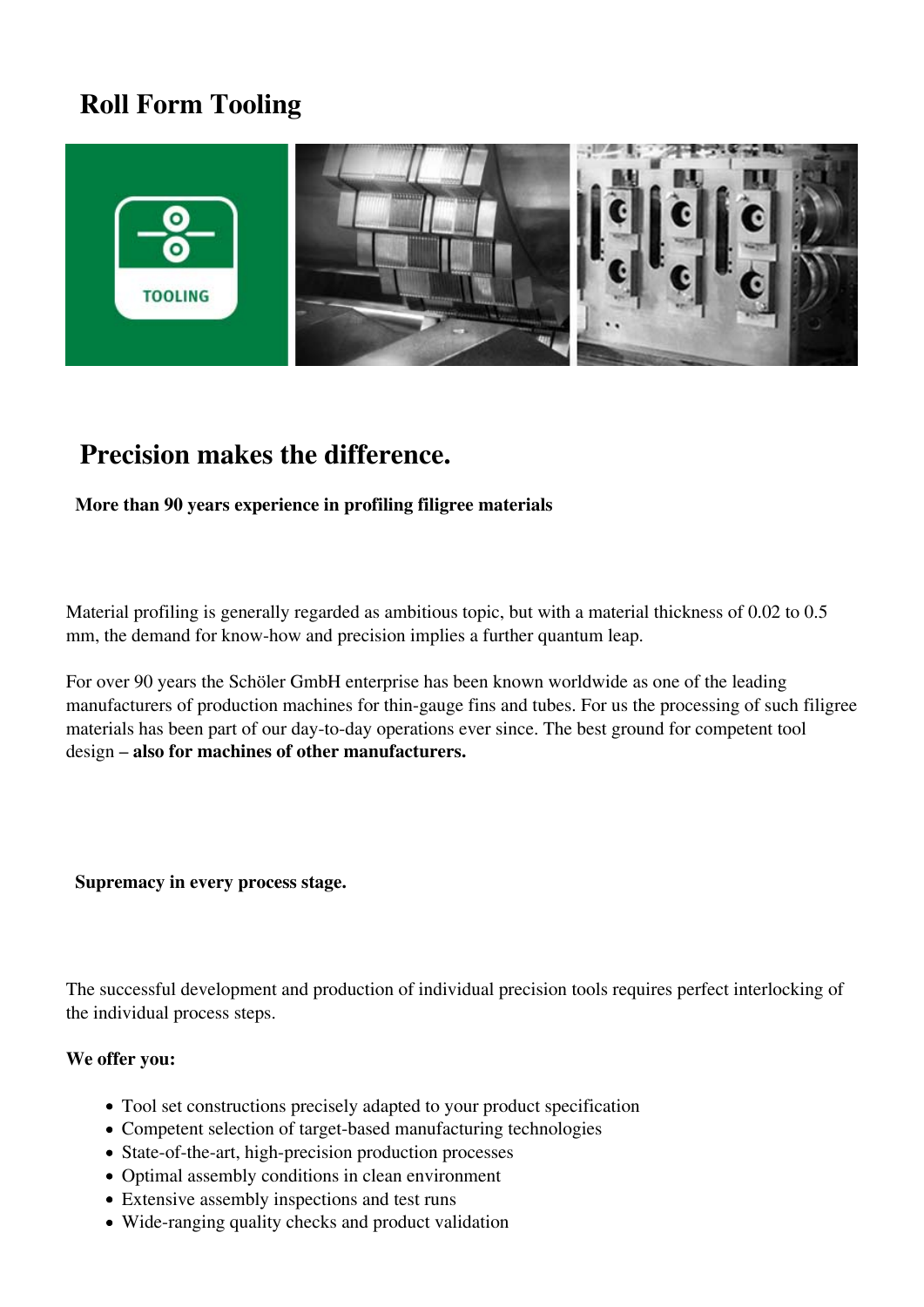Due to our **wide-ranging know-how** and **target-based processes** we can garantee a **minimization of time and cost expenditures.**



 **Efficient tool set design. The key to success.**

Every tube profile is unique. Therefore, a reliable process for construction of tool sets is the key to success and it enables every order to be fulfilled quickly and efficiently.

Schöler's engineers have these key skills at their disposal. A complex process of simulation guarantees a reliable machining and construction process will be achieved on each and every tool set.

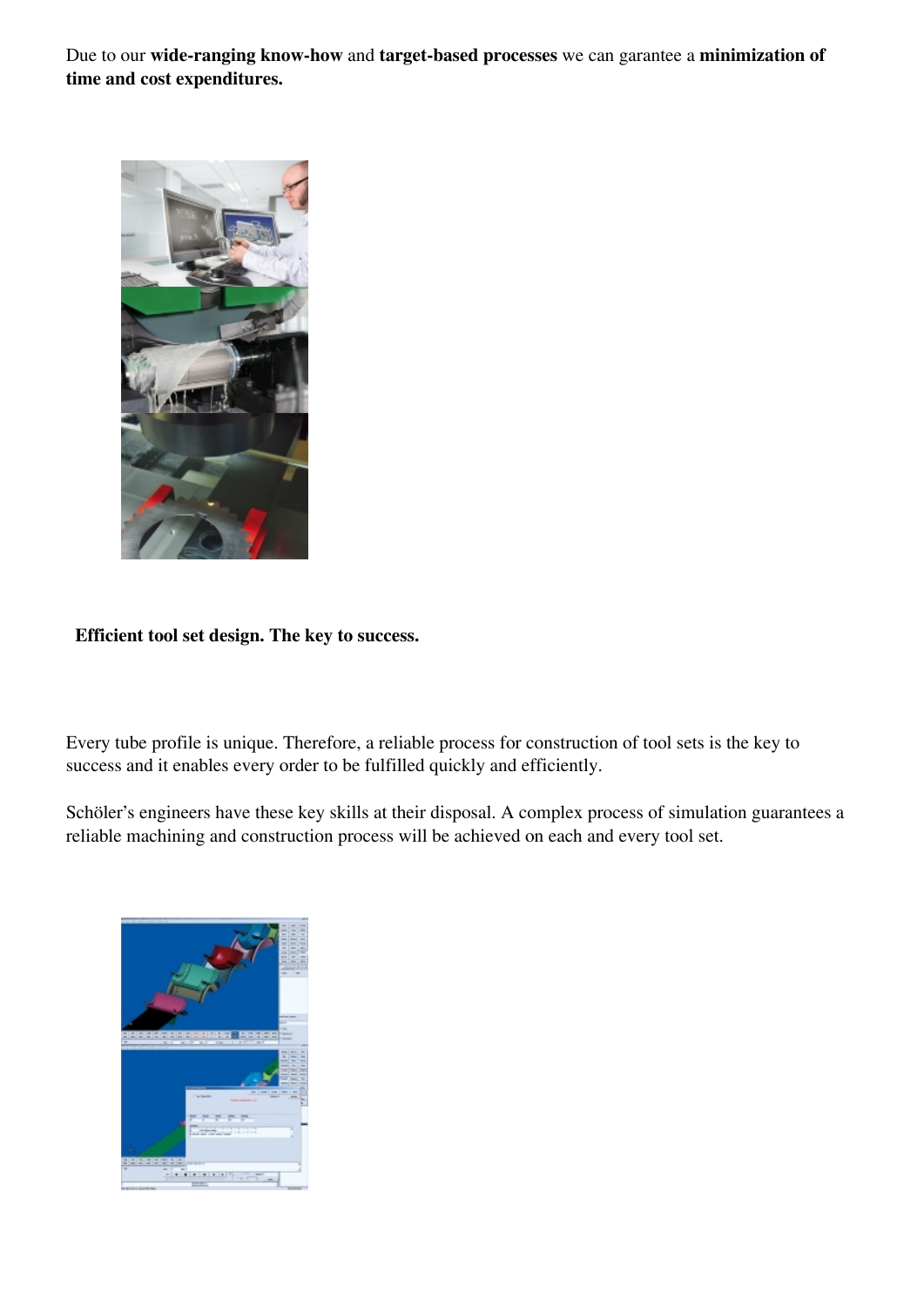

#### **Finite-Elemente-Simulation. Verification of results.**

- Strip width specification and calculation of forming forces
- Information on final tube profile by variance comparison
- Identification of possible sources of faults in construction phase
- Troubleshooting of problematic tool sets
- Reduction of production cycle times
- Minimization of tool set test runs
- Reduction of machine downtimes

We will be glad to advise you in all questions concerning development, construction, manufacturing and validation of roll form tooling.

### **Roll form tooling for tube production**



In the range of tube production we develop forming strategies for:

- seam welded tube profiles
- folded tube profiles (B-type, multi-port)
- multi-part tube profiles, with or without inner fin
- special profiles

# **Roll form tooling for fin production**